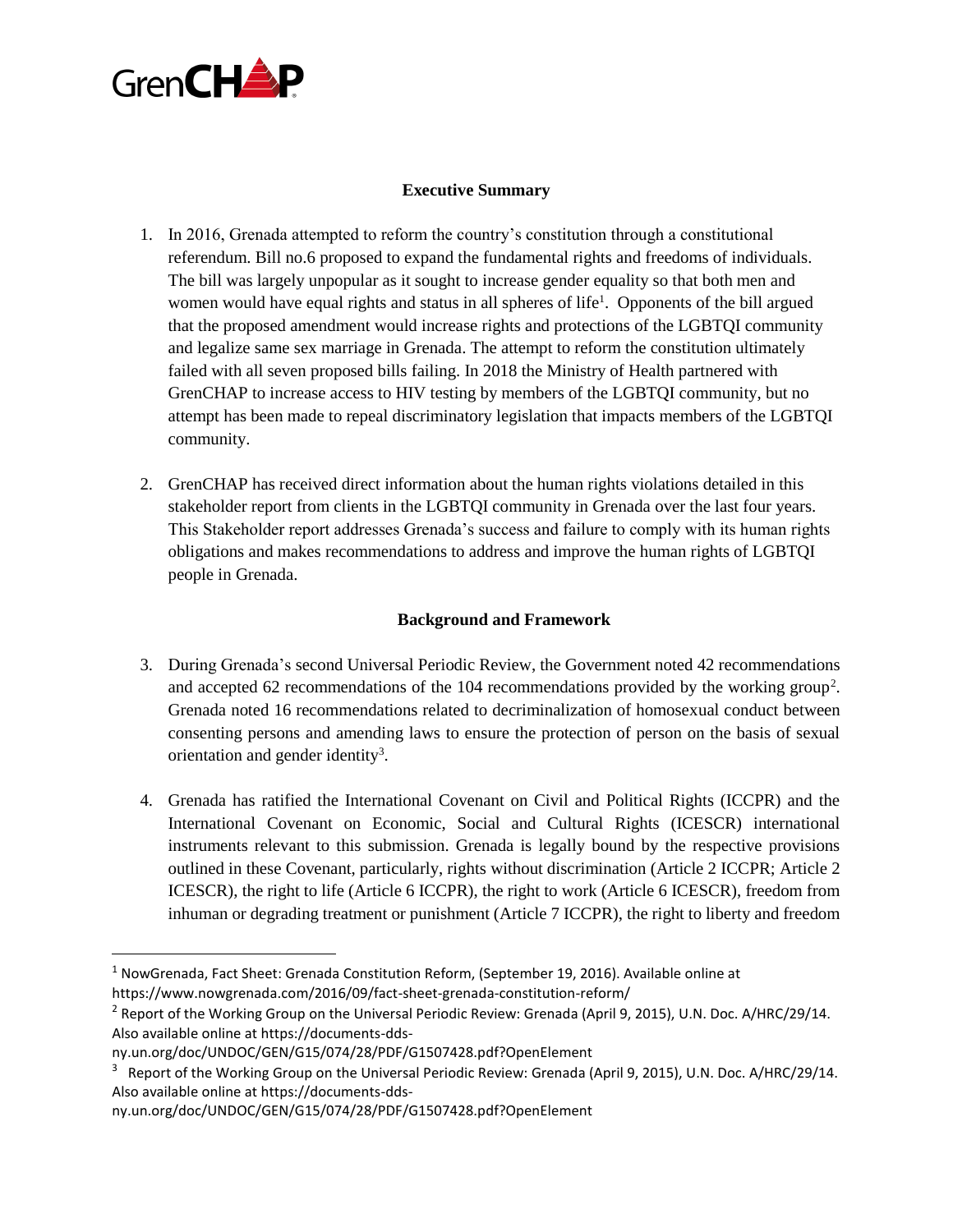from arbitrary arrest or detention (Article 9 ICCPR), the right to attainable standard of health (Article 12 ICESCR) the right to privacy (Article 17 ICCPR), the right to freedom of opinion and expression (Article 19 ICCPR) and equality before the law and rights to legal protection of the law without discrimination (Article 26 ICCPR).

- 5. Grenada underwent its 2nd UPR cycle in January 2015. The following recommendations in reference to sexual orientation and gender identity are relevant to this report and were noted by Grenada, but have not been implemented:
	- a. **Decriminalize sexual activity between consenting adult and adopt legislation and public policies that prevent discrimination based on sexual orientation and gender identity** (72.61, 72.68, 72.62, 72.63, 72.64, 72.65, 72.66, 72.67, 72.69, 72.70, 72.71, 72.72, 72.74, 72.75, 72.76; A/HRC/29/14; noted).
	- b. **Implementation of human rights awareness and anti-discrimination education programs** (72.40, (supported) 72.41(supported); 72.73(noted) A/HRC/29/14/Add.1; noted)
- 6. See the matrix of recommendations at Annex A to this submission for the exact wording of each recommendation summarized above.

## **Human Rights Situation in Grenada since the 2nd cycle of UPR (January 2015)**

- 7. Grenada has yet to implement the UPR recommendations mentioned above. This has continued to have a major impact on the rights of LGBTQI people in the country.
- 8. Since Grenada's second UPR cycle in 2015, a constitutional referendum with the aim of expanding the rights and freedoms of individuals failed to garner enough support. While the bill sought to enshrine gender equality between men and women in the constitution, it did not incorporate sexual orientation or gender identity. The proposed bill faced sharp criticism conservative religious groups who argued that such a bill will grant protections to people from the LGBTQI people and provide the legislative framework to legalize same-sex marriage in Grenada. No action has been taken to repeal section 431 of Grenada's Criminal Code that criminalizes sexual activities between consenting adults of the same  $sex<sup>4</sup>$ .
- 9. Criminalization of same-sex intimacy has a profound effect on the State's ability to safeguard the rights and protections guaranteed to them under the ICCPR. Legal penalties for same-sex intimacy strengthens social stigma against people whose sexual orientation and gender identity do not conform to societal norms, manifesting in discrimination within areas of housing, education, access to healthcare and access to legal process. Additionally, the State's failure to adopt legislation or public policies that prevent the discrimination on the basis of housing, employment and access to various services is a contributing factor of LGBTQI people living meaning full lives. Since the

 $\overline{a}$ 

<sup>&</sup>lt;sup>4</sup> The Laws of Grenada Section 431 "If any two persons are guilty of unnatural connexion, or if any person is guilty of unnatural connexion with any animal every such person shall be liable to imprisonment for ten years"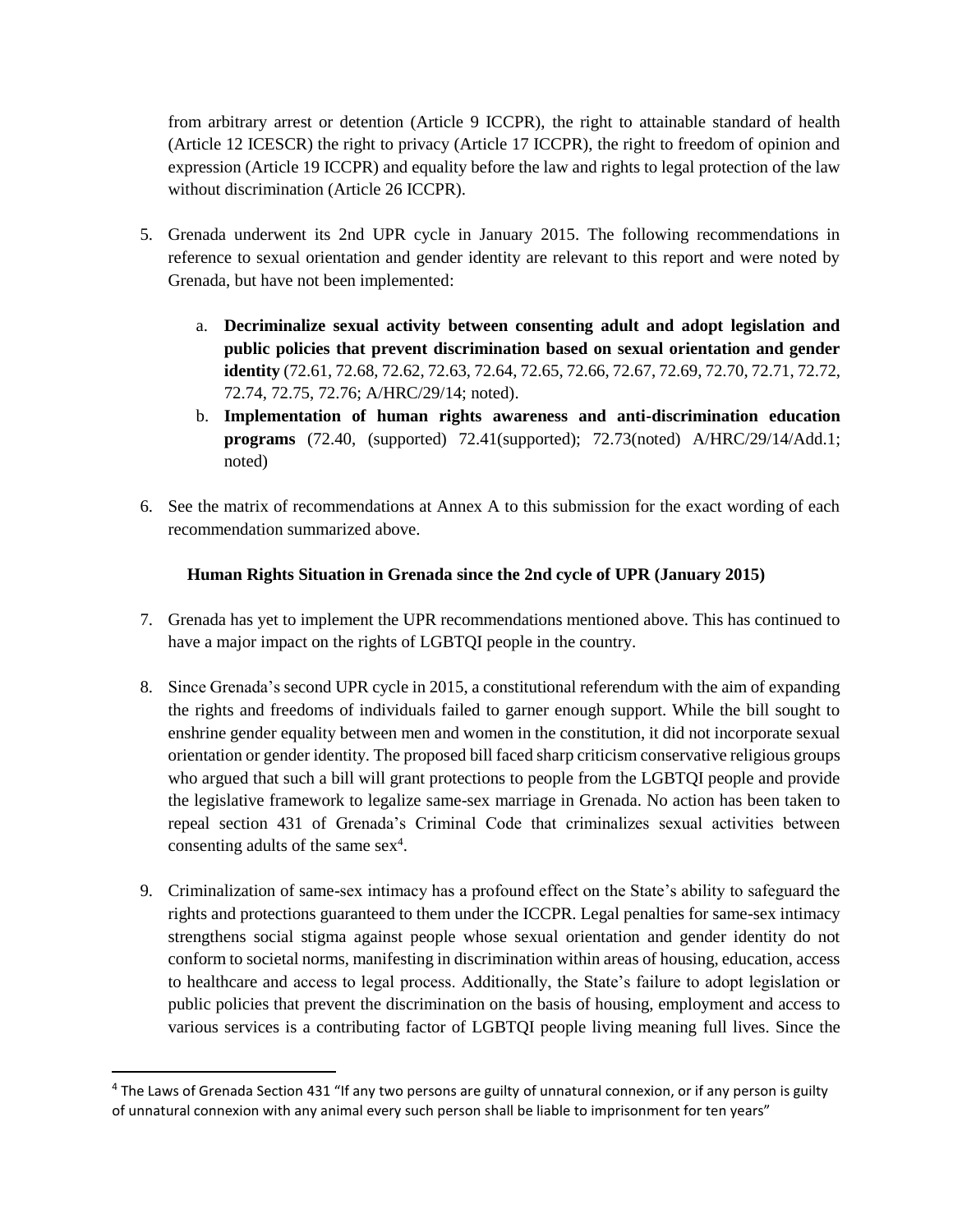second UPR cycle in 2015 multiple people from the LGBTQI community have been forced out of their homes by family members due to sexual orientation and gender identity. One client was forced out of his family house when his stepfather found out that he was gay<sup>5</sup>. Reports from other people within the LGBTQI community has also revealed housing discrimination is a recurring issue. Some landlords are unwilling to rent to people from the LGBTQI community due to religious beliefs <sup>6</sup>.

- 10. LGBTQI people experience additional discrimination with regards to access to safe employment. One client indicated that hearing homophobic slurs was a norm and witnessed people who are apart of the LGBTQI community experience workplace bullying due to their sexual orientation or gender identity. The client hid his sexual orientation from his co-workers so as to avoid the same harassment that he had seen<sup>7</sup>. Another report of work place discrimination came from a butch lesbian who experienced workplace harassment from both her co-workers and boss<sup>8</sup>. Additional clients have claimed that they have experienced a hostile work environment as a result of their sexual orientation<sup>9</sup>. Due to workplace discrimination LGBTQI people are less likely to be employed or receive promotions resulting in LGBTQI people earning less over the course of their lifetime. A recent study conducted in 2017 revealed that 54 percent of men who have sex with men (MSM) earned below the average of \$1500 Eastern Caribbean Dollars (ECD) while only 30 percent earned more<sup>10</sup>. The data collected by in the study revealed that a vast majority of MSMs earn below the median average of \$2800 ECD.
- 11. Violence against LGBTQI people remains a persistent issue. People who do not conform to societal norms of gender expression are at an increased risk of being victims of physical and emotional violence within the public sphere. One client of GrenCHAP indicated that LGBT persons are bullied at the local college by both students and teachers because they are non-binary. Teachers often target the person because they refuse to identify as female and the students often ridicule them<sup>11</sup>. A report from the Human Rights Watch highlights that many LGBTQI people interviewed were victims of bullying and harassment within the schools and that teachers were unprepared to handle the situations<sup>12</sup>. Another client of GrenCHAP is afraid of walking through the streets of St. George's because they are constantly the victim of harassment. The client, is an effeminate male who is often targeted for not conforming to the norms<sup>13</sup>. One client of GrenCHAP received death threats from people in his community after videos surfaced of him being intimate with another the male. When he went to the Police Station the attending officer refused to take a report citing that

 $\overline{\phantom{a}}$ 

<sup>&</sup>lt;sup>5</sup> Interview conducted by GrenCHAP Inc.

<sup>&</sup>lt;sup>6</sup> Interview conducted by GrenCHAP Inc.

<sup>&</sup>lt;sup>7</sup> Interview conducted by GrenCHAP Inc.

<sup>&</sup>lt;sup>8</sup> Interview conducted by GrenCHAP Inc.

<sup>&</sup>lt;sup>9</sup> Interview conducted by GrenCHAP Inc.

<sup>&</sup>lt;sup>10</sup> Caribbean Vulnerable Community Coalition Population Size Estimate of Men who have Sex with Men in Grenada (2017)

<sup>&</sup>lt;sup>11</sup> Interview conducted by GrenCHAP Inc.

<sup>&</sup>lt;sup>12</sup> Human Rights Watch, 'I Have to Leave to Be Me' Discriminatory Laws against LGBT People in the Eastern Caribbean, (March 21, 2018). Available online at https://www.hrw.org/report/2018/03/21/i-have-leave-beme/discriminatory-laws-against-lgbt-people-eastern-caribbean

<sup>13</sup> Interview conducted by GrenCHAP Inc.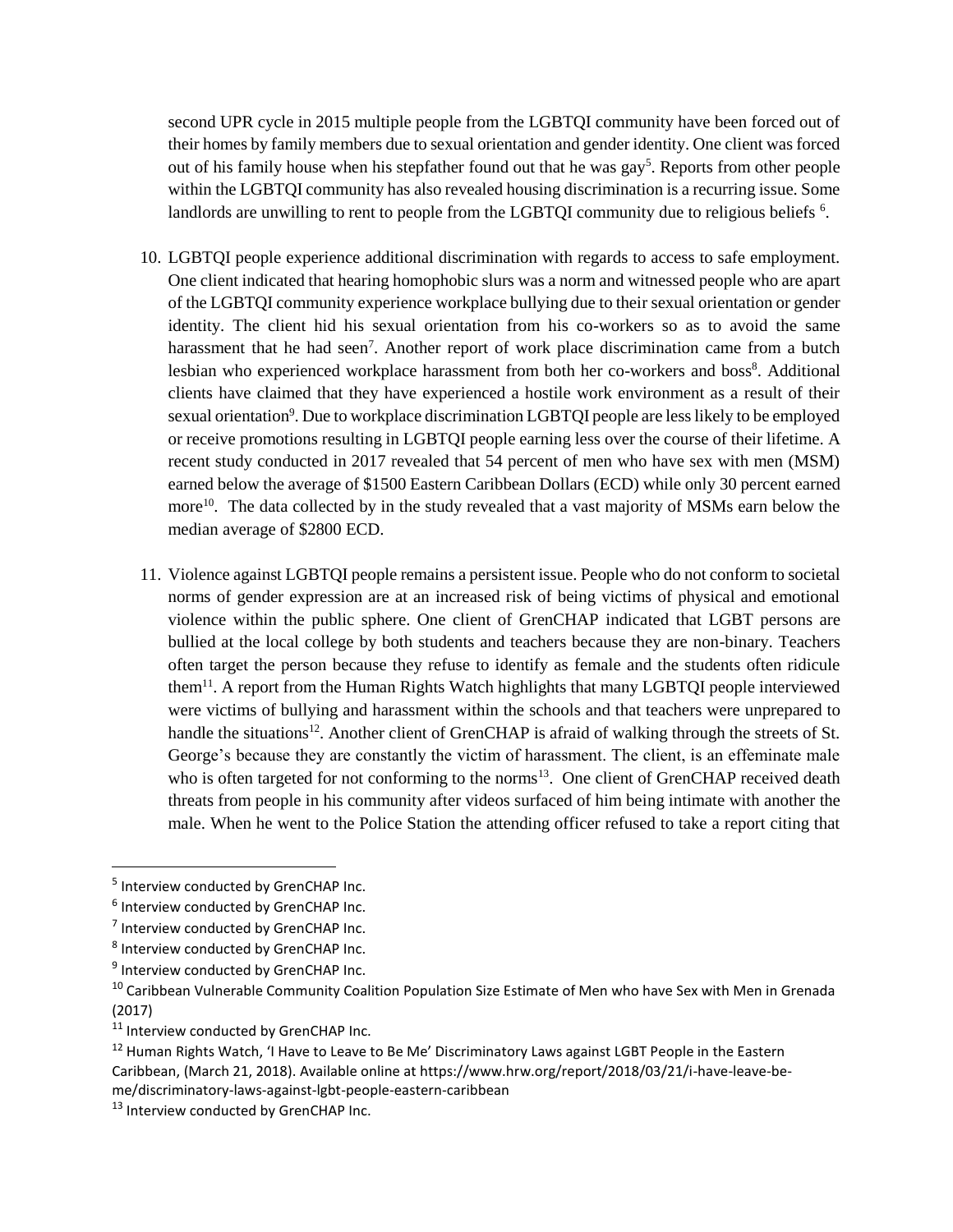his actual name was not used in the threat<sup>14</sup>. The inaction of Police Officers in this case is not unique. Women and men within same-sex relationships who are victims of intimate partner violence have reported that when they have attempted to file a complaint are often laughed and not taken seriously<sup>15</sup>. The Human Rights Watch reports highlights the story of Michaele, a woman from the LGBTQI community in Grenada who has encountered homophobia within the school system and has been the victim of physical and emotional abuse $16$ .

- 12. Multiple clients of GrenCHAP have reported being victims of rape. One such client was raped by a group of men as he walked home from a party. During the incident the perpetrators used homophobic language to further demean him. Another client was raped by a man in his community. In both of these cases the clients refused to report the matter to the police for fear of societal stigma once they have been identified as homosexual and the fear of law enforcement charging them with a criminal offence under section 431 of Grenada's Criminal Code<sup>17</sup>. The Population Size Estimate conducted indicated that 23 percent of respondents were forced to have sex, and only 4 percent of  $MSM$  indicated that the perpetrators were arrested<sup>18</sup>.
- 13. Grenada has made significant headway in promoting access to HIV testing for marginalized populations. The Ministry of Health identified Grenada Planned Parenthood Association and GrenCHAP as strategic partner to increase access to HIV testing for people within the LGBTQI and Sex Worker communities. In addition to increasing access the Ministry of Health in partnership with GrenCHAP has provided a number of trainings aimed at delivering healthcare services that are free of stigma and discrimination. While Grenada has been able to advance access to HIV testing the issue of stigma is still persistent. Many healthcare workers during some of these workshops have indicated that they do not support LGBTQI communities because it is in conflict with their religious beliefs<sup>19</sup>. One of GrenCHAP's clients indicated that it is not uncommon for nurses to breach confidentiality through discussing clients with individuals not involved in the delivery of healthcare services. Clients indicated that confidentiality of information and fear of being outed by healthcare workers<sup>20</sup>.

## **Recommendations**

14. This stakeholder report suggests the following recommendations for the Government of Grenada:

l

<sup>&</sup>lt;sup>14</sup> Interview conducted by GrenCHAP Inc.

<sup>15</sup> Interview conducted by GrenCHAP Inc.

<sup>&</sup>lt;sup>16</sup> Human Rights Watch, 'I Have to Leave to Be Me' Discriminatory Laws against LGBT People in the Eastern Caribbean, (March 21, 2018). Available online at https://www.hrw.org/report/2018/03/21/i-have-leave-beme/discriminatory-laws-against-lgbt-people-eastern-caribbean

<sup>&</sup>lt;sup>17</sup> Interview conducted by GrenCHAP Inc.

<sup>&</sup>lt;sup>18</sup> Caribbean Vulnerable Community Coalition Population Size Estimate of Men who have Sex with Men in Grenada (2017)

<sup>19</sup> Workshop feedback conducted by GrenCHAP Inc.

<sup>&</sup>lt;sup>20</sup> Interview conducted by GrenCHAP Inc.